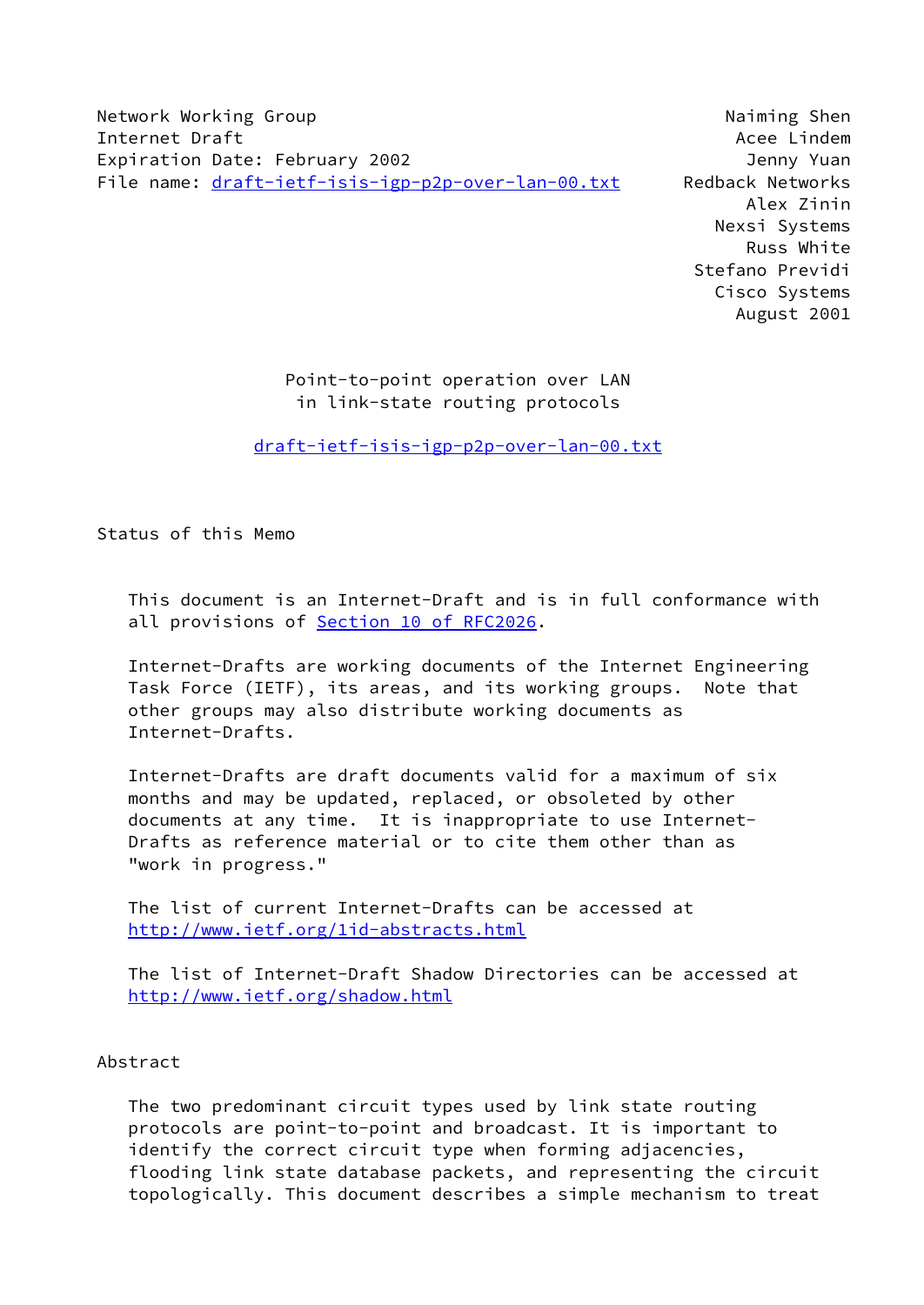the broadcast network as a point-to-point connection from the standpoint of IP routing.

| Shen, Zinin, et al |  | Expires February 2002 |          |
|--------------------|--|-----------------------|----------|
|                    |  |                       | [Page 1] |

INTERNET DRAFT P2P OVER LAN August 2001

# <span id="page-1-0"></span>[1](#page-1-0). Introduction

 Point-to-point and broadcast are the two predominant circuit types used by link state routing protocols such as IS-IS  $[ref1]$  $[ref1]$ [\[ref2](#page-7-1)] and OSPF [\[ref3](#page-7-2)]. They are treated differently with respect to establishing neighbor adjacencies, flooding of link-state information, representation of the topology, SPF calculation and protocol packets. The most important differences are that broadcast circuits utilize the concept of a designated router and are represented topologically as virtual nodes in the network topology graph.

 Compared with broadcast circuits, point-to-point circuits afford more straightforward IGP operation. There is no designated router involved and there is no representation of the pseudo-node or network LSA in the link state database. For ISIS, there also is no periodic database synchronization. Conversely, if there are more than two routers on the LAN media, the traditional view of the broadcast circuit will reduce the routing information in the network.

 When there are only two routers on the LAN, it makes more sense to treat the connection between the two routers as a point-to-point circuit. This document describes the mechanism to allow link state routing protocols to operate using point-to-point connections over a LAN under this condition. Some implications related to forwarding IP packets on this type of circuit are also discussed. We will refer to this as a p2p-over-lan circuit in this document.

<span id="page-1-1"></span>[2](#page-1-1). Motivation

 Even though a broadcast circuit is meant to handle more than two devices, there are cases where only two routers are connected over either the physical or logical LAN segment:

- 1. The media itself is being used for point-to-point operation between two routers. This is mainly for long-haul operation.
- 2. There are only two routers on the physical LAN.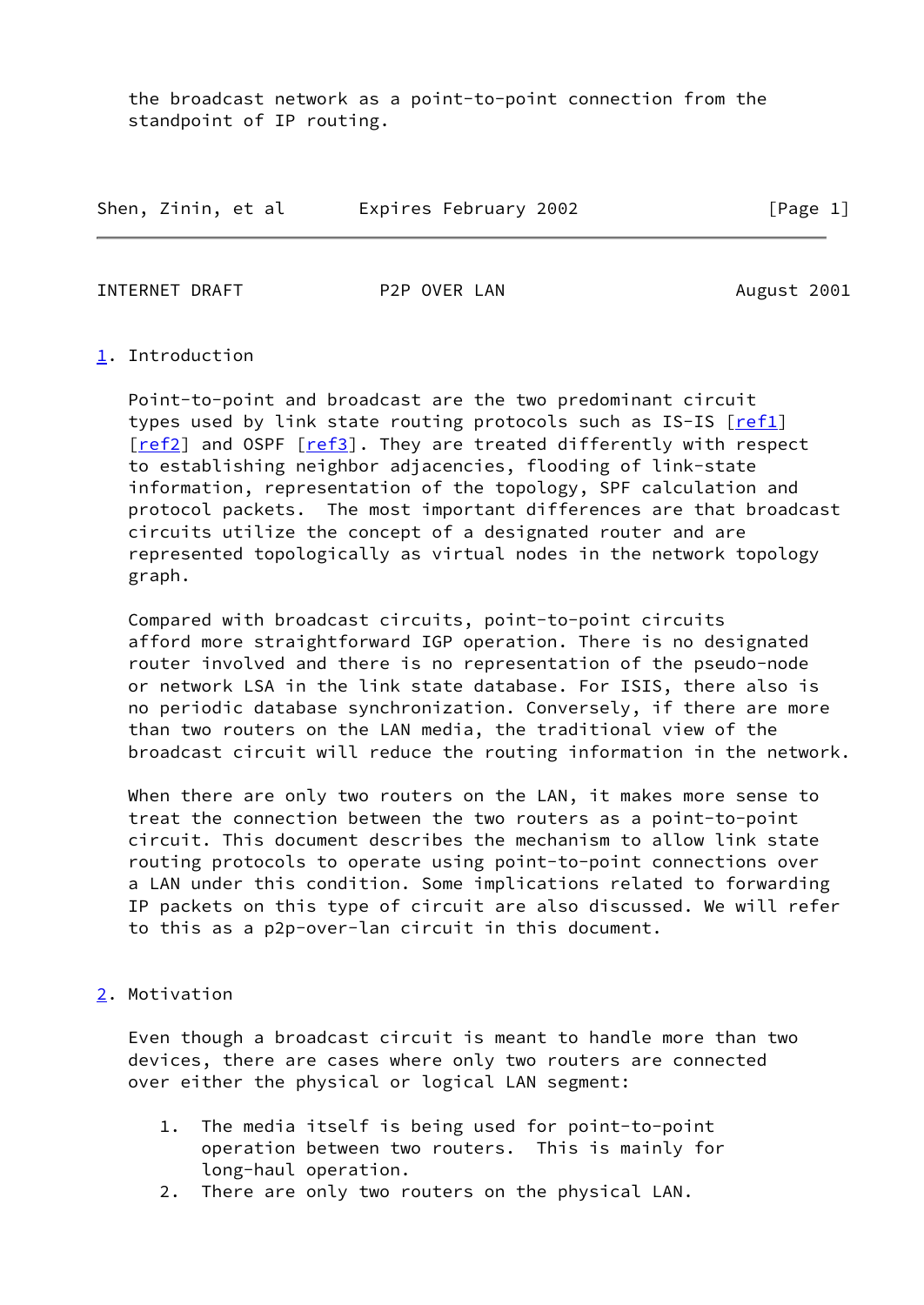3. There are only two routers on a virtual LAN (vLAN).

 In any of the above cases, the link state routing protocols will normally still treat the media as a broadcast circuit. Hence, they will have the overhead involved with protocol LAN operation without the benefits of reducing routing information and optimized flooding.

 Being able to treat a LAN as a point-to-point circuit provides the benefit of reduction in the amount of information routing protocols must carry and manage. DR/DIS election can be omitted. Flooding can be done as in p2p links without the need of using "LSA reflection" by the DR in OSPF or periodic CSNPs in ISIS.

| Shen, Zinin, et al | Expires February 2002 | [Page 2] |
|--------------------|-----------------------|----------|
|--------------------|-----------------------|----------|

INTERNET DRAFT P2P OVER LAN August 2001

 Also, if a broadcast segment wired as a point-to-point link can be treated as a point-to-point link, only the connection between the two routers would need to be advertised as a topological entity.

 Even when there are multiple routers on the LAN an ISP may want to sub-group the routers into multiple vLANs since this allows them to assign different costs to IGP neighbors. When there are only two routers in some of the vLANs, this LAN can be viewed by the IGP as a mesh of point-to-point connections.

 As a side benefit, unnumbered interface can also be applied over p2p-over-lan circuits. The advantages of unnumbered point-to-point links are obvious in the current IP addressing environment where addresses are a scarce resource. Separating the concept of network type from media type will allow LANs, e.g. ethernet, to be unnumbered and realize the IP address space savings. Another advantage is in simpler network management and configuration.

<span id="page-2-0"></span>[3](#page-2-0). IP multi-access subnets

When an IP network includes multi-access segments, each segment is usually assigned a separate subnet and each router connected to it is assigned a distinct IP address within that subnet. The role of the IP address assigned to a multi-access interface can be outlined as follows:

 1. Source IP address - The interface address can be used by the router as the source IP address in locally originated IP packets destined for that subnet or having a best path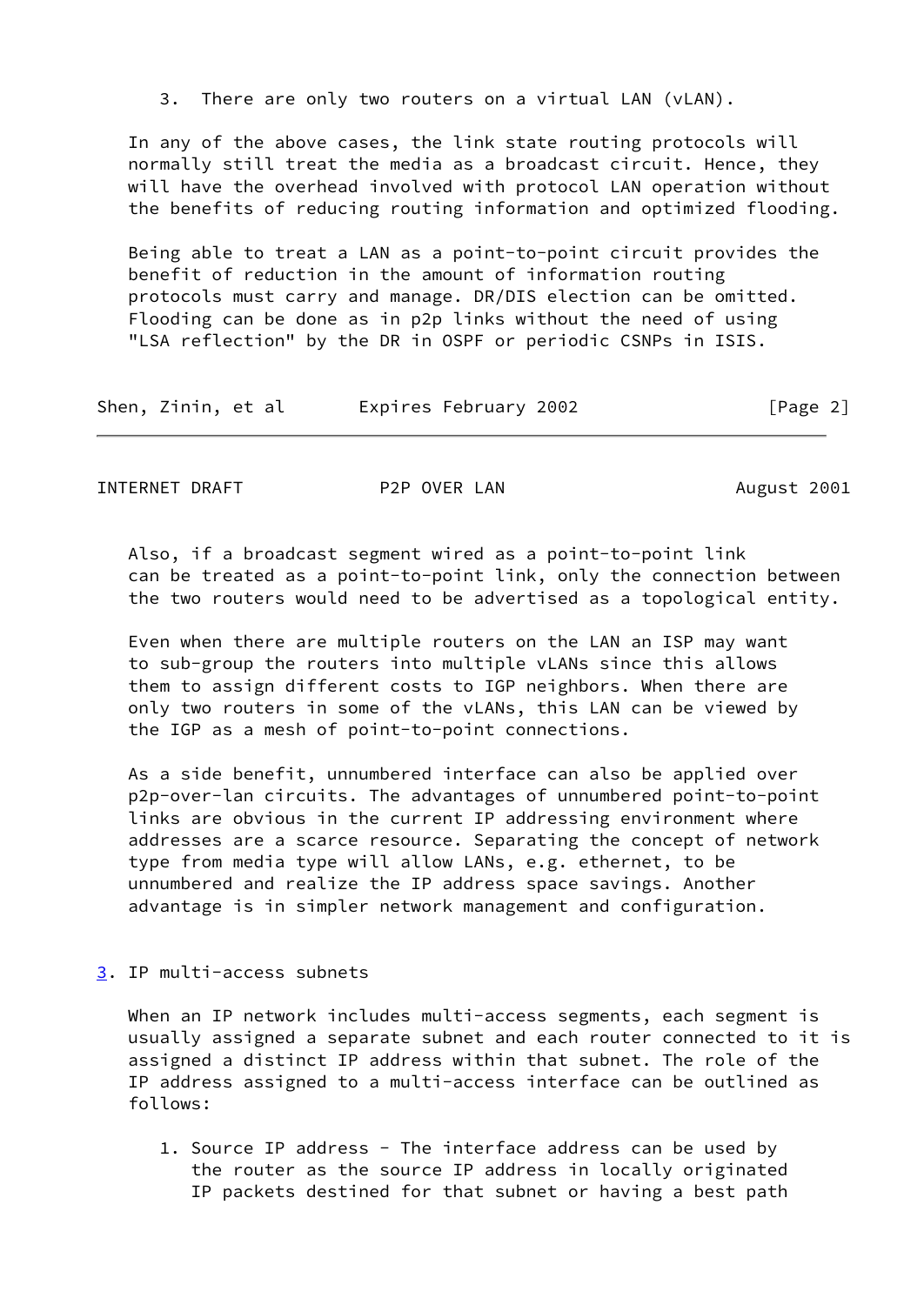next hop on that subnet.

- 2. Destination IP address The interface address can be used by other devices in the network as a destination address for packets to router applications (examples include telnet, SMTP, TFTP, OSPF, BGP, etc).
- 3. Next-hop identifier If other routers connected to the same segment need to forward traffic through the router, the corresponding routes in their routing tables will include the router's interface IP address. This address will be used to find the router's MAC address using the ARP protocol. Effectively, the interface IP addresses help other routers find the data-link layer details that are required to specify the destination of the encapsulating data-link frame when it is sent on the segment.

 The IP addressing scheme includes an option that allows the administrators to not assign any subnets to point-to-point links (links connecting only two devices and using protocols like PPP, SLIP or HDLC for IP encapsulation). This is possible, because the routers

|  | Shen, Zinin, et al |  | Expires February 2002 | [Page 3] |
|--|--------------------|--|-----------------------|----------|
|--|--------------------|--|-----------------------|----------|

INTERNET DRAFT P2P OVER LAN August 2001

 do not need next-hop identifiers on point-to-point links (there is only one destination for any transmission), and an interface independent IP address can be used as the source and destination. Using the unnumbered option for a point-to-point link essentially makes it a purely topological entity used only to reach other destinations.

<span id="page-3-0"></span>[4](#page-3-0). Point-to-point connection over LAN media

 The idea is very simple: provide a configuration mechanism to inform the IGP that the circuit is type point-to-point irrespective of the physical media type. For the IGP, this implies that it will send protocol packets with the appropriate point-to-point information and expects to receive protocol packets as they would be received on a point-to-point circuit. Over LAN media, the MAC header must contain the correct multicast MAC address to be received by the other side of the connection. For vLAN environments, the MAC header must also contain the proper vLAN ID.

In order to allow LAN links used to connect only two routers to be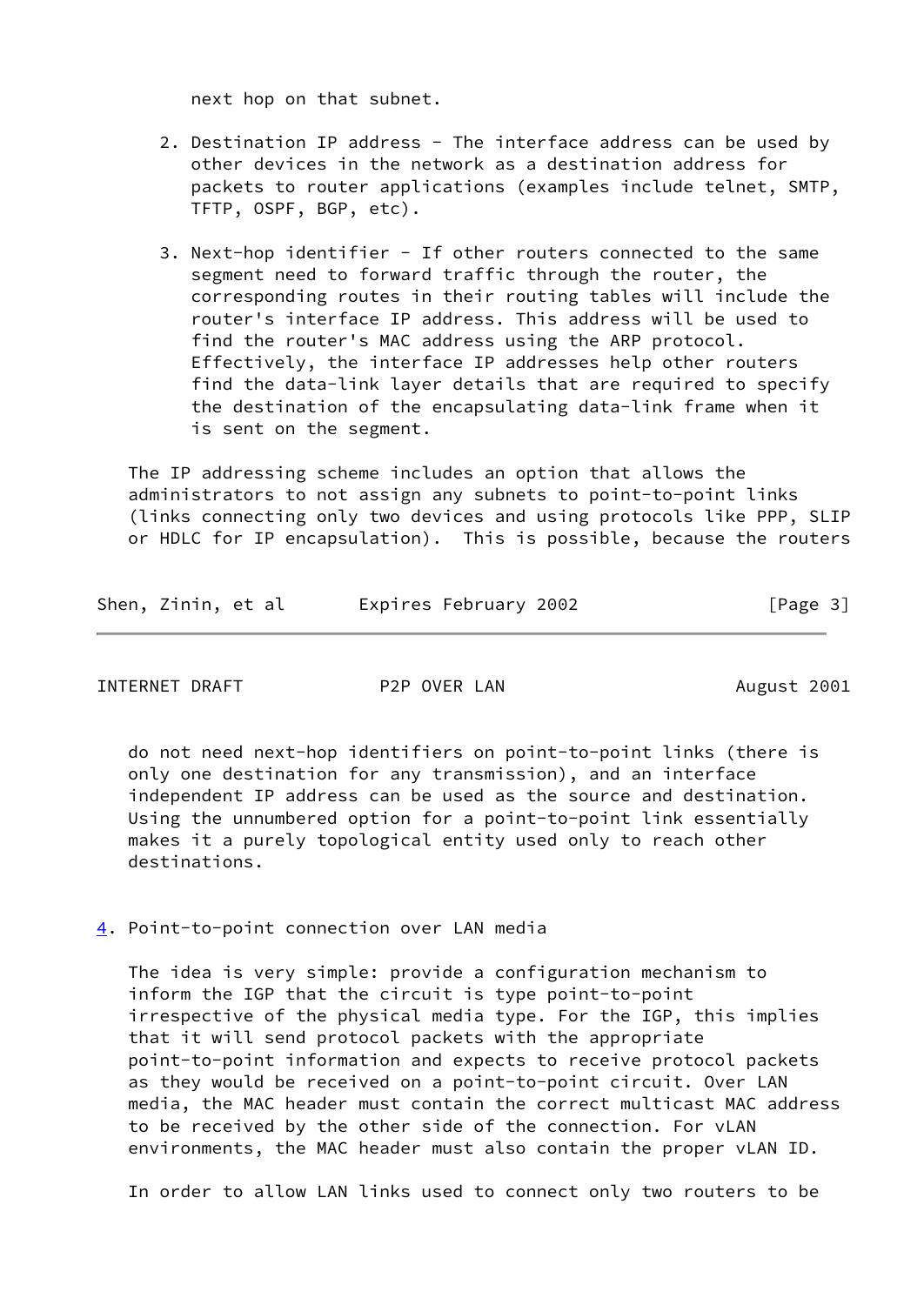treated as unnumbered point-to-point interfaces, the MAC address resolution and nexthop IP address issues need to be addressed.

<span id="page-4-0"></span>[4.1](#page-4-0) Operation of IS-IS

 This p2p-over-lan circuit extension for IS-IS is only concerned in pure IP routing and forwarding operation.

 Since the physically circuit is a broadcast one, the IS-IS protocol packets need to have MAC addresses for this p2p-over-lan circuit. From link layer point of view, those packets are IS-IS LAN packets. The Multi-destination address including AllISs, AllL1ISs and AllL2ISs defined in  $[ref1]$  $[ref1]$  can be used for link layer encapsulation, the use of AllISs is recommended.

 The circuit needs to have IP address(es) and the p2p IIH over this circuit MUST include the IP interface address(es) as defined in [\[ref2](#page-7-1)]. The IP address(es) can be numbered or unnumbered.

<span id="page-4-1"></span>[4.2](#page-4-1) Operation of OSPF

 OSPF routers supporting the capabilities described herein should support an additional interface configuration parameter specifying the interface topology type. For a LAN (i.e., broadcast capable) interface, the interface may be viewed as a point-to-point interface. Both routers on the LAN will simply join the AllSPFRouters (224.0.0.5) multicast group and send all OSPF packets to 224.0.0.5. This is identical to operation over a physical point-to-point link as described in sections  $8.1$  and  $8.2$  of  $[ref3]$  $[ref3]$ .

Shen, Zinin, et al expires February 2002 [Page 4]

INTERNET DRAFT P2P OVER LAN August 2001

<span id="page-4-2"></span>[4.3](#page-4-2) IP forwarding and ARP

 Unlike normal point-to-point IGP circuit, the IP nexthop for the routes using this p2p-over-lan circuit as an outbound interface is not optional. The IP nexthop address has to be a valid interface or internal address on the adjacent router. This address is used by local router to obtain the MAC address for IP packet forwarding. Proxy ARP has to be enabled if the address is not the adjacent interface IP address.

 In the case where unnumbered IP addresses are used for p2p-over-lan circuit, the source IP address of ARP request and the target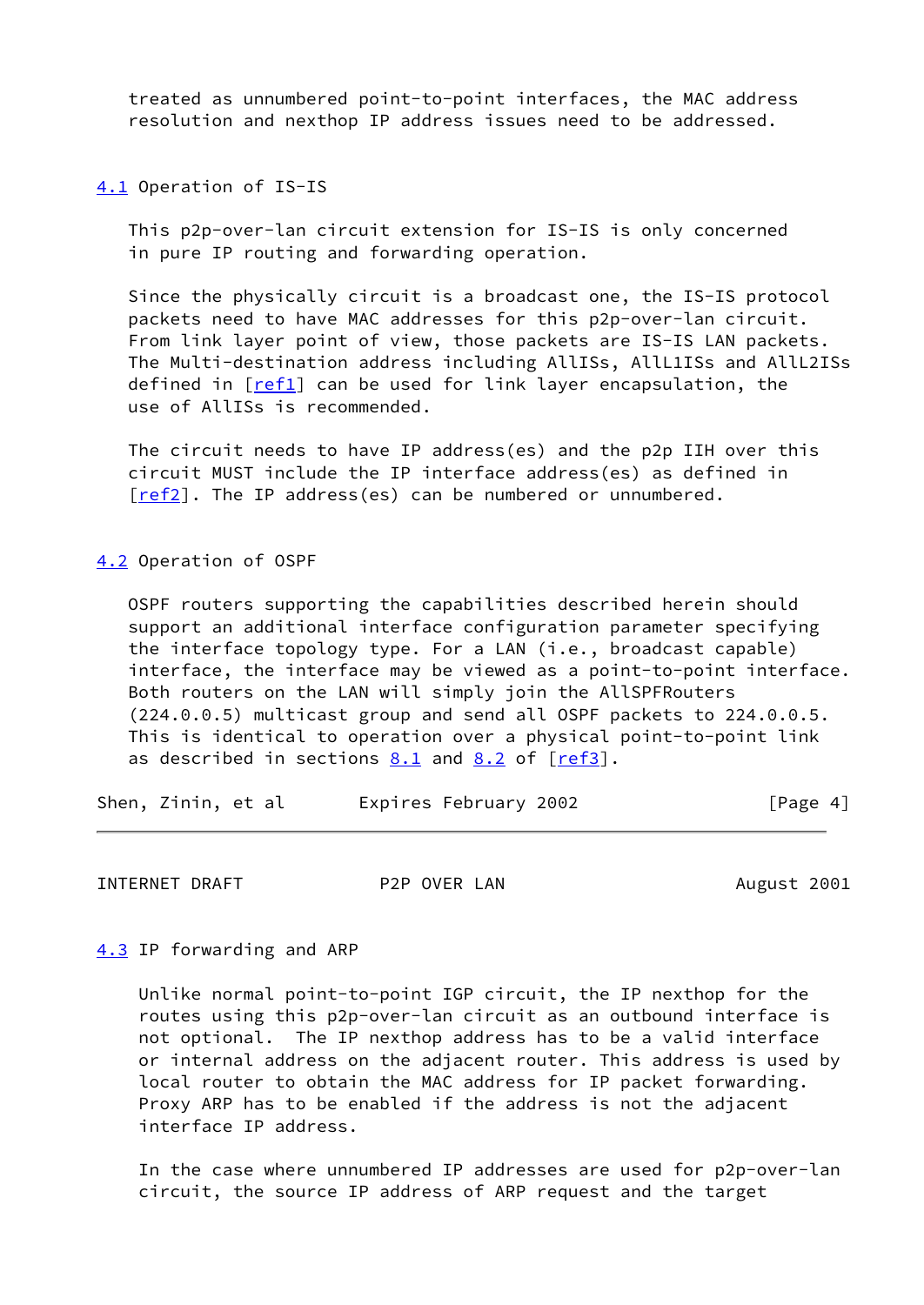interface IP address are usually on different subnets. The ARP should reply only if this is a p2p-over-lan circuit and the source IP address of the ARP request is the same as the neighbor's interface IP address at the other end. The neighbor's address is learned from IGP hello exchanges over this circuit.

<span id="page-5-0"></span>[4.4](#page-5-0) Other MAC address resolution mechanisms

 In more general cases while p2p-over-lan circuit is used as an unnumbered link, other MAC address resolution mechanisms are needed for IP packet forwarding. For example, if link-state IGP is not configured over this p2p-over-lan link, or Proxy ARP is not enabled on the circuit. The following techniques can be used to acquire the MAC address and/or the next-hop IP address of the remote device on an unnumbered point-to-point LAN link.

- 1. Static configuration. A router can be statically configured with the MAC address that should be used as the destination MAC address when sending data out of the interface.
- 2. MAC address gleaning. If a dynamic routing protocol is running between the routers connected to the link, the MAC address of the remote device can be taken from a data-link frame carrying a packet of the corresponding routing protocol.
- 3. ARP for reference IP address. When a point-to-point link is configured as unnumbered, the router usually associates with it a "reference IP address", that is used as the source IP address in the packets originated for the unnumbered interface. When such an address is known to a router, the router may announce its MAC address by sending a gratuitous ARP message. This solution will also help in the situations where routers calculate the next-hop addresses for the routes through point-to-point interfaces. Since the source IP address in the received routing protocol packet is used as the next hop address in the route, forwarding an IP packet along such a route will lead to an ARP request submission on the LAN link that will be answered by the remote device.
- 4. Broadcast/multicast/proprietary.

|  | Shen, Zinin, et al |  |  | Expires February 2002 |  | [Page 5] |  |
|--|--------------------|--|--|-----------------------|--|----------|--|
|--|--------------------|--|--|-----------------------|--|----------|--|

INTERNET DRAFT P2P OVER LAN August 2001

<span id="page-5-1"></span>[4.5](#page-5-1) Detection of mis-configuration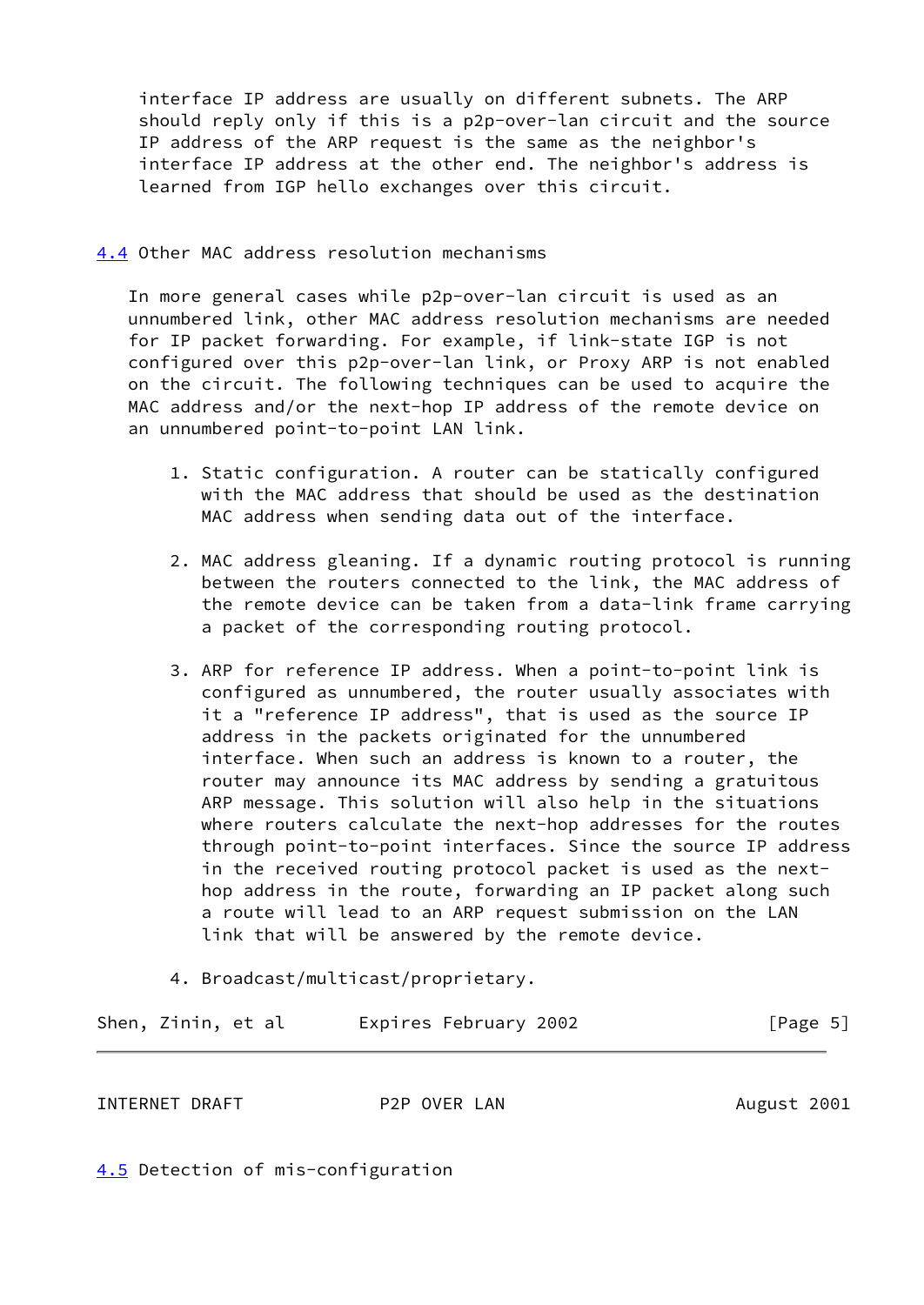With this p2p-over-lan extension, the difference between a LAN and a point-to-point circuit can be made purely by configuration. It is important to implement the mechanisms for early detection of mis-configuration.

 If the circuit is configured as point-to-point type and receives LAN hello packets, the router MUST discard the incoming packets; If the circuit is a LAN type and receive point-to-point hello packets, it MUST discard the incoming packets. If the system ID or the router ID of incoming hello packet does not match the system ID or the router ID of already established adjacency over this p2p-over-lan circuit, it MUST discard the packet. The implementation should offer logging and debugging information of the above events.

## <span id="page-6-0"></span>[5](#page-6-0). Compatibility considerations

 Both routers on a LAN must support the p2p-over-lan extension and both must have the LAN segment configured as a p2p-over-lan circuit for successful operation. Both routers MAY also support one of the above listed methods for mapping ip addresses on the link to MAC address, and MUST support proxy ARP on the link. If a proprietary method of IP address to MAC address resolution is used by one router, both routers must be capable of using the same method. Otherwise, the link should be configured as a standard LAN link, with traditional IGP LAN models used.

#### <span id="page-6-1"></span>[6](#page-6-1). Scalability and deployment considerations

 There is obvious advantage to use this extension on the LANs that are connected back-to-back or only contain two routers. However, there are tradeoffs when modeling a LAN as multiple vLANs and using this extension since one does sacrifice the inherent scalability benefits of multi-access networks. In general, it will increase the link-state database size, the amount of packets flooded and the route calculation overhead. Network design engineers should carefully balance between the associated overhead. The scalability impact is less of a concern if all the vLANs are within a single OSPF area or ISIS level.

 Deployment of the described technique brings noticeable benefits from the perspective of IP address usage, the network management and the router configuration. Note, however, that use of the IP unnumbered option for point-to-point LAN links inherits the same problems as those present for serial links, i.e., not being able to ping or monitor a specific interface between routers.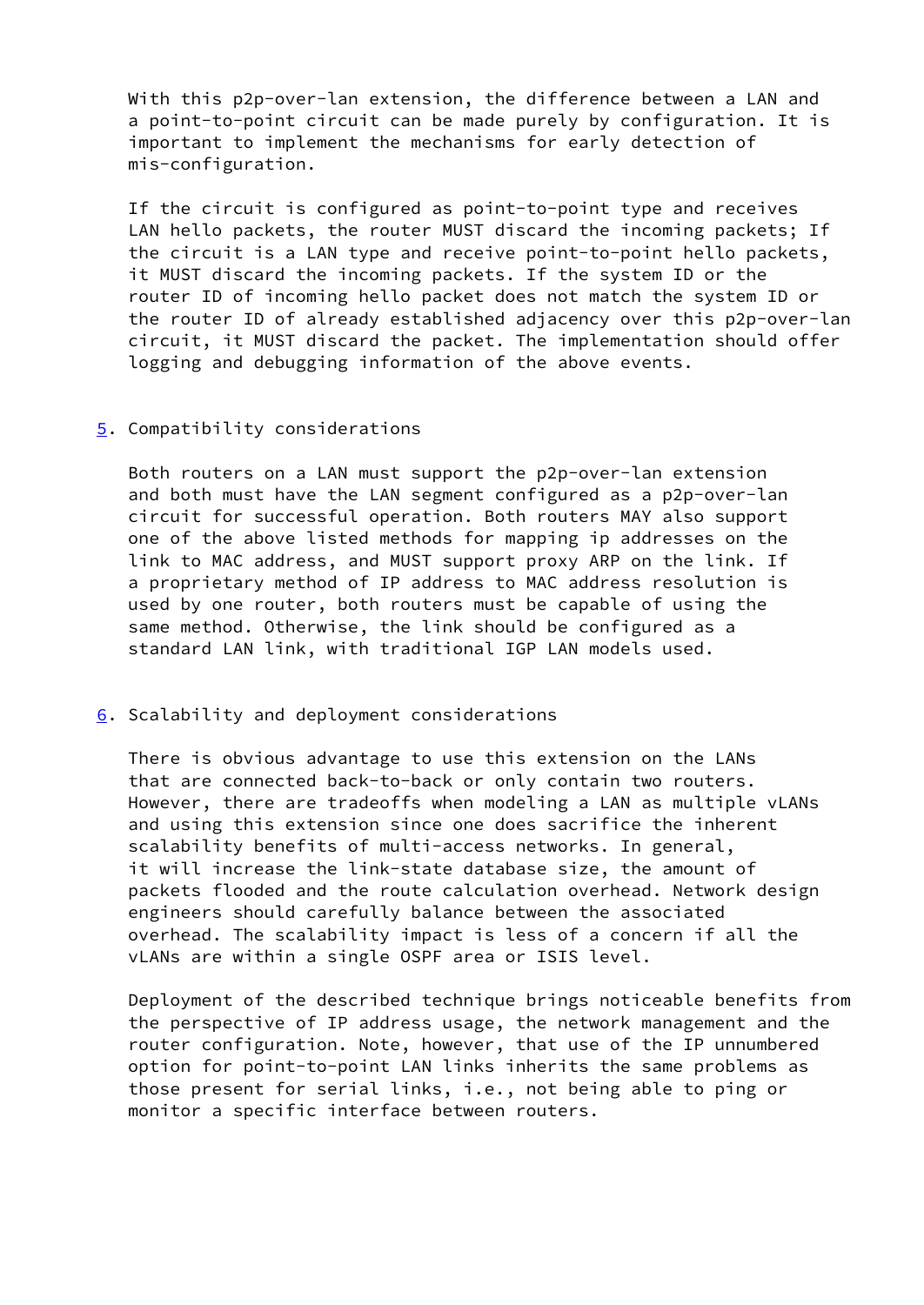#### INTERNET DRAFT P2P OVER LAN August 2001

#### <span id="page-7-3"></span>[7](#page-7-3). Security Issues

 This document does not introduce any new security issues to ISIS or OSPF. For ARP to support unnumbered IP interface addresses, it needs to verify the p2p-over-lan circuit type described in this document and to verify the ARP packet source interface address to match the IGP adjacency interface IP address. This is due to normal ARP sanity check for common subnet can not be applied in this case.

### <span id="page-7-4"></span>[8](#page-7-4). Acknowledgments

 The authors would like to acknowledge the following individuals: (in last name alphabetical order) Pedro Marques, Christian Martin, Danny McPherson, Ajay Patel, Tony Przygienda and Alvaro Retana.

- <span id="page-7-5"></span><span id="page-7-1"></span><span id="page-7-0"></span>[9](#page-7-5). References
	- [ref1] ISO. Information Technology Telecommunications and Information Exchange between Systems - Intermediate System to Intermediate System Routing Exchange Protocol for Use in Conjunction with the Protocol for Providing the Connectionless-Mode Network Service. ISO, 1990.
	- [ref2] R. Callon. Use of OSI ISIS for Routing in TCP/IP and Dual Environments. INTERNET-RFC, Internet Engineering Task Force, December 1990.
	- [ref3] J. Moy. OSPF Version 2. Technical Report [RFC2328](https://datatracker.ietf.org/doc/pdf/rfc2328) Internet Engineering Task Force, 1998.

<span id="page-7-6"></span><span id="page-7-2"></span>[10.](#page-7-6) Authors' Addresses

 Naiming Shen Redback Networks 350 Holger Way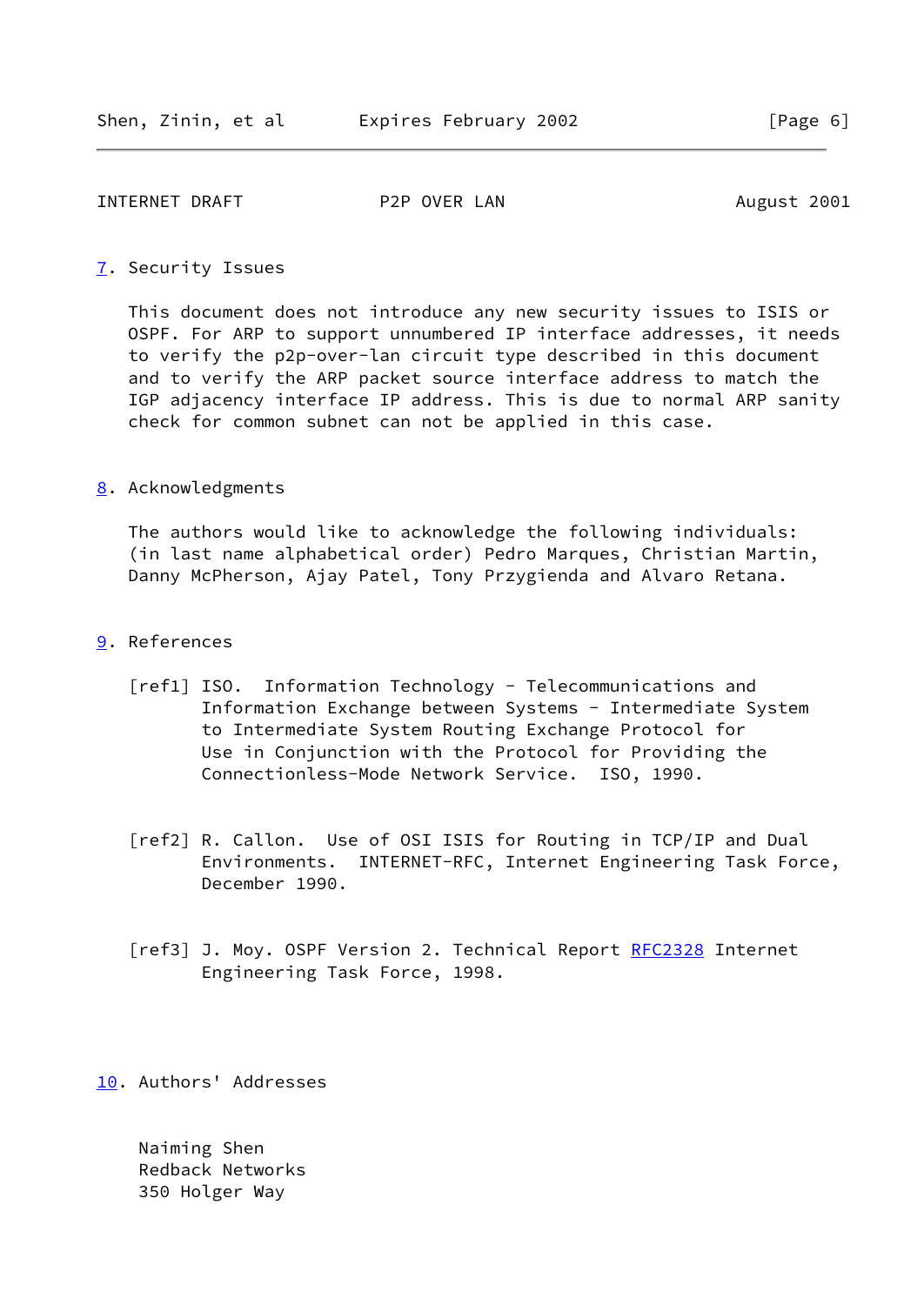San Jose, CA, 95134 USA naiming@redback.com

 Acee Lindem Redback Networks 102 Carric Bend Court Apex, NC 27502 USA acee@redback.com

|  | Shen, Zinin, et al |  |  | Expires February 2002 |  | [Page 7] |  |
|--|--------------------|--|--|-----------------------|--|----------|--|
|--|--------------------|--|--|-----------------------|--|----------|--|

INTERNET DRAFT P2P OVER LAN August 2001

 Jenny Yuan Redback Networks 350 Holger Way San Jose, CA, 95134 USA jenny@redback.com

 Alex Zinin Nexsi Systems 1959 Concourse Drive San Jose, CA 95131 azinin@nexsi.com

 Russ White Cisco Systems, Inc. 7025 Kit Creek Rd. Research Triangle Park, NC 27709 e-mail: riw@cisco.com

 Stefano Previdi Cisco Systems, Inc. De Kleetlaan 6A 1831 Diegem - Belgium email: sprevidi@cisco.com